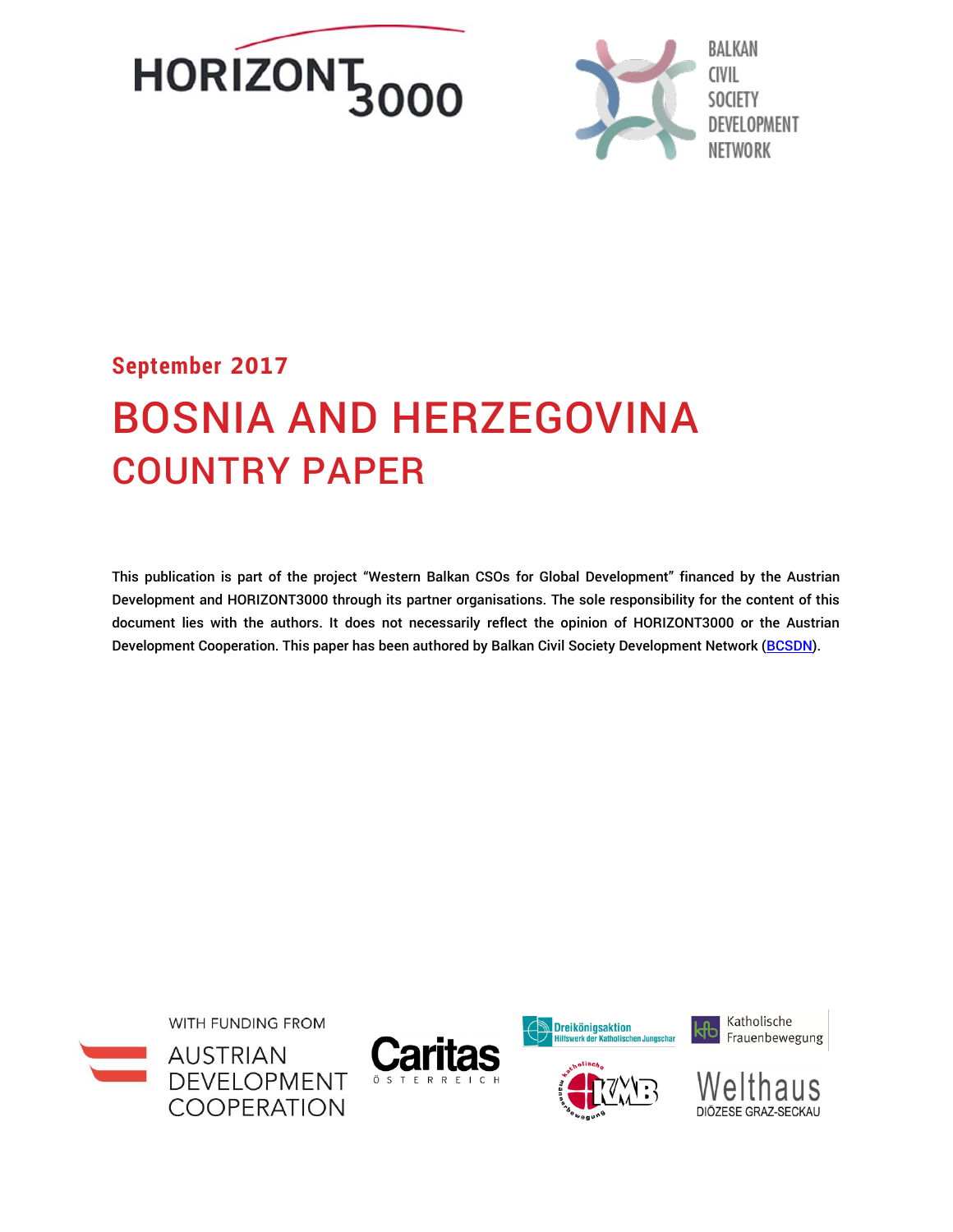## <span id="page-1-0"></span>**Contents**

| 1. |                                                                                      |  |
|----|--------------------------------------------------------------------------------------|--|
| 2. |                                                                                      |  |
|    |                                                                                      |  |
|    |                                                                                      |  |
| 3. |                                                                                      |  |
| 4. |                                                                                      |  |
|    |                                                                                      |  |
|    |                                                                                      |  |
|    | 4.3 Bosnia and Herzegovina as a Donor of Development and Humanitarian Assistance  10 |  |
| 5. |                                                                                      |  |
|    |                                                                                      |  |
|    |                                                                                      |  |
|    |                                                                                      |  |
|    |                                                                                      |  |
|    |                                                                                      |  |
| 6. |                                                                                      |  |
|    |                                                                                      |  |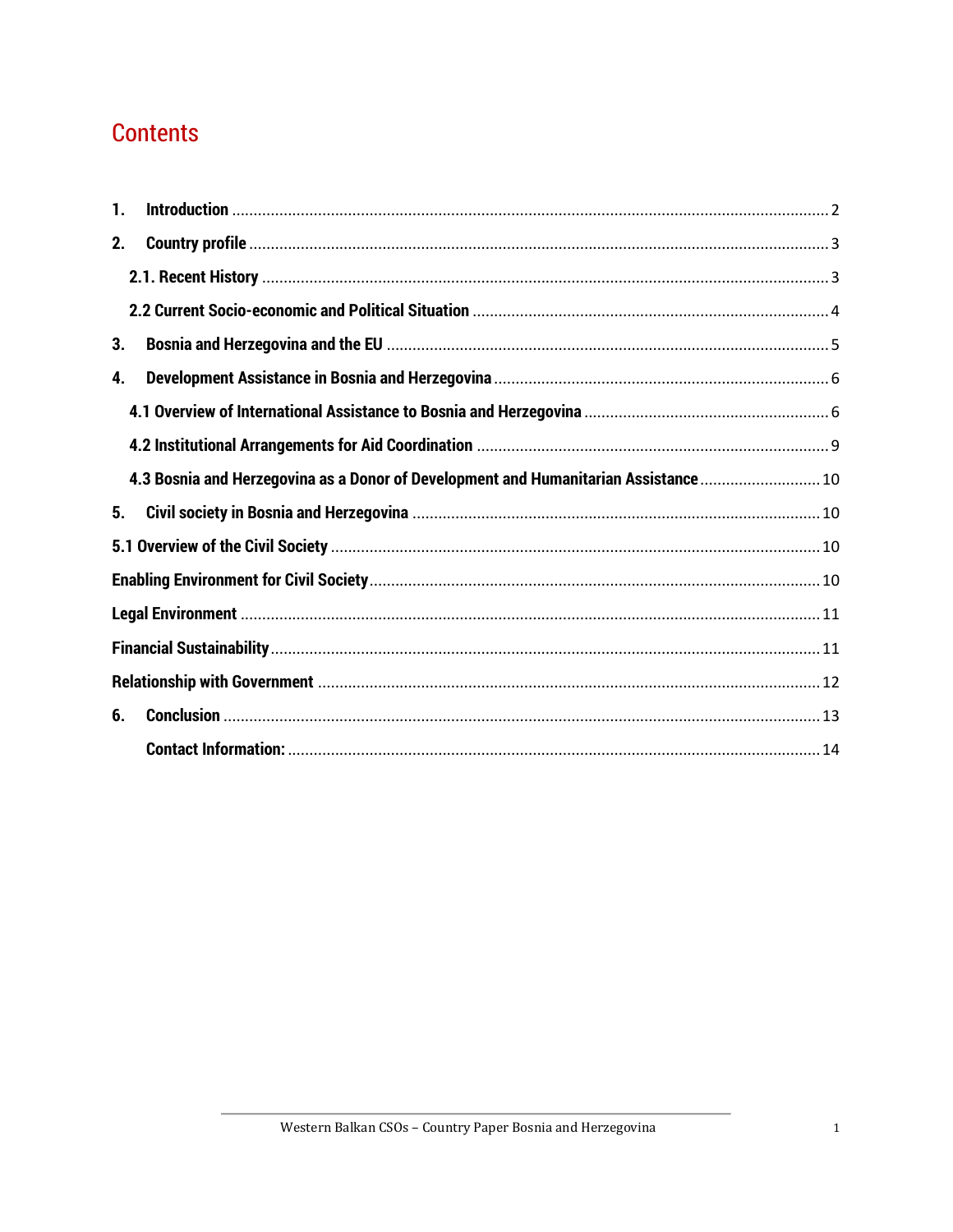## <span id="page-2-0"></span>**1. Introduction**

This paper was written in the frame of the project "Western Balkan CSOs for Global Development ", financed by the Austrian Development Cooperation. The project is aimed to raise capacities of Western Balkans' civil society organization to engage in political dialogue, advocacy and awareness raising of global development issues. Strong and vibrant civil society is crucial for addressing global justice, solidarity and international development; and meaningful involvement of the civil society in processes for the creation of national development policies will be especially important. Involvement of the civil society in development processes is even more important for countries which aspire to become EU members since they are obliged to set up its international development cooperation and humanitarian aid strategies and adopt EU acquis. Bosnia and Herzegovina, being a potential candidate country and an aspirant for becoming an EU member will also have to do so.

This paper gives background on the country's socio-economic situation and recent history, the EU integration process, the state of play with the Official Development Assistance and the state of development of the civil society. The aim is to provide information for assessing the potentials for civil society's meaningful involvement in development policies in Bosnia and Herzegovina and in meeting the country's commitments related to the EU accession in the area of development and humanitarian aid.

The analysis of the state of play in Bosnia and Herzegovina with the civil society and the environment in which it operates is based on the findings from the monitoring conducted by the Civil Society Promotion Center for 2016 within the unique tool developed by BCSDN and its members and partners – [The](https://monitoringmatrix.net/)  [Monitoring Matrix on enabling environment for civil society development.](https://monitoringmatrix.net/)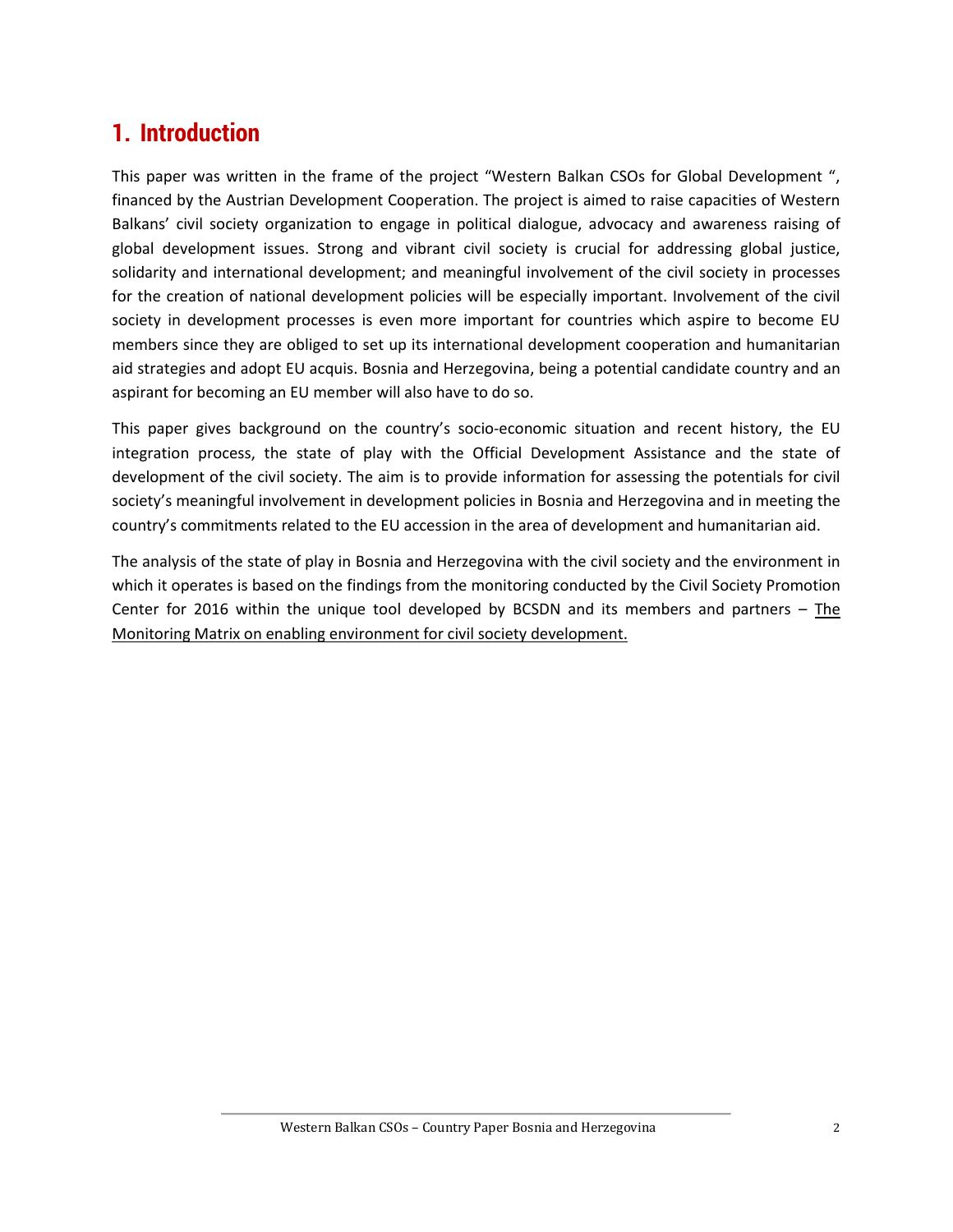## <span id="page-3-0"></span>**2. Country profile**

### <span id="page-3-1"></span>**2.1. Recent History**

l

Bosnia and Herzegovina is a multi-ethnic country located in the Western Balkans composed of Muslim Bosniaks (44 %), Orthodox Serbs (32.5 %) and Catholic Croats (17%). The country was one of the 6 republics of the Socialist Federal Republic of Yugoslavia, whose succession caused atrocious armed conflict that lasted from 1992-1995 leaving severe marks on the society.

The Bosnian war was fought between the Yugoslav army - later renamed into - the Army of Republika Srpska (Composed of Serbs), the Army of the Republic of Bosnia and Herzegovina (largely composed of Bosniaks) and the Croatian Defense Council (Composed of Croats). ) The war started on April 6<sup>th</sup> when on the day that the country's independence was internationally recognized, the Serbs declared independence of Republika Srpska and the Yugoslav army laid a siege of Sarajevo. The War was characterized by vicious fighting, unselective shelling of cities and towns and ethnic cleansing. According to the recent estimates around 100,000 people were killed in the war, more than a million were displaced and from 12,000 to 20,000 women were raped most of them Bosniak, making it the bloodiest conflict in Europe since the World War II. The war was brought to an end with NATO's intervention in 1995 when the "Operation Deliberate Force" targeted the positions of the Army of the Republika Srpska. The peace was negotiated at Wright-Patterson Air Force Base in Dayton and the General Framework Agreement for Peace in Bosnia and Herzegovina was signed in Paris on 14 December 1995. The war left sever permanent marks on the country's society, politics and economy and with tremendous challenges for reconciliation and democratization that still need to be faced.

In accordance with the [Dayton agreement,](https://en.wikipedia.org/wiki/Dayton_agreement) the Office of the High Representative (OHR) in Bosnia and Herzegovina was established to be responsible for overseeing the civilian implementation of the Dayton agreement, while the Peace Implementation Council was representing the countries involved in the Dayton Accords. In order to avoid the implementation of the Dayton Agreement being delayed or obstructed by local nationalist politicians the Peace Implementation Council in 1997 granted further substantial powers to the OHR, known as the Bonn powers, and was requested to: adopt binding decisions when local parties seem unable or unwilling to act and remove from office public officials who violate legal commitments or, in general, the Dayton Accords. While considered by many as necessity, The OHR's prolonged interference in the national politics seems to result with low commitment of citizens towards the state (shown by low voter turnout) and of low accountability of politicians (whose actions are finally subject to external review). $<sup>1</sup>$ </sup>

NATO was responsible for overseeing of the military implementation of the Dayton Accord, for which it deployed multinational peacekeeping mission to Bosnia and Herzegovina, first as Implementation Force (IFOR) with a one year mandate, succeeded by the Stabilisation Force in Bosnia and Herzegovina (SFOR). From December 2004 SFOR was replaced by European Union Force - Althea.

<sup>1</sup> [http://www.cceia.unic.ac.cy/pdf\\_files/Giulio%20Venneri%20Critical%20Assessment%20of%20the%20EU%20-](http://www.cceia.unic.ac.cy/pdf_files/Giulio%20Venneri%20Critical%20Assessment%20of%20the%20EU%20-Driven%20%20Statebuilding%20%202007-07%20(December).pdf) [Driven%20%20Statebuilding%20%202007-07%20\(December\).pdf](http://www.cceia.unic.ac.cy/pdf_files/Giulio%20Venneri%20Critical%20Assessment%20of%20the%20EU%20-Driven%20%20Statebuilding%20%202007-07%20(December).pdf)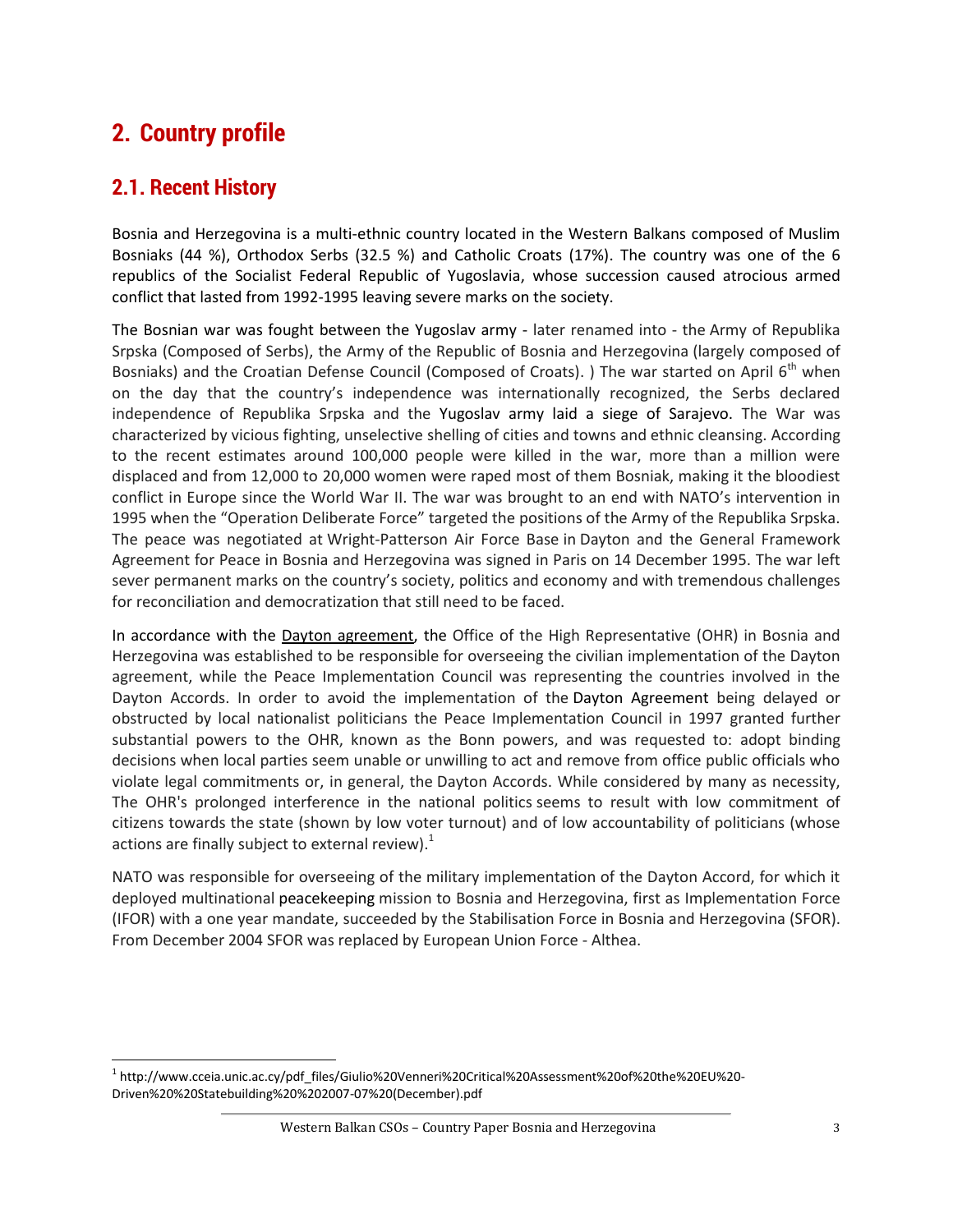### <span id="page-4-0"></span>**2.2 Current Socio-economic and Political Situation**

Bosnia and Herzegovina is a liberal democracy, with multi-level political governance in accordance with the Dayton Accord. It is made up of two political entities, namely the Federation of Bosnia and Herzegovina (covering 51%) and Republika Srbska (covering 49%). There is also the Brcko district (as of 2000) belonging to both entities, but governed by neither. The cantons are the third level of the political subdivision in Bosnia and Herzegovina which are total of 10 cantons. All of them have their own government, which is under the law of the Federation as a whole. The fourth political divisions are the municipalities: Federation of Bosnia and Herzegovina is divided into 74 municipalities and RS is divided in 63 municipalities, each having its own local governments.

The country has a population of 3.5 million with just over 50% being of Bosniak ethnicity, 30.78% of Serb ethnicity, 15.43% Croats and other smaller minorities (Government Census 2013). Official statistics estimate that 1,471,594 citizens of Bosnia and Herzegovina reside outside of the country which accounts for approximately 39% of the total country population (and if the second and third generation is considered, this number is even higher). The Bosnia and Herzegovina emigrants are often highly educated and successful individuals and their return represent significant potential for the country's development<sup>2</sup>, however until now the country has not been very appealing for bigger return of its emigrants.

Bosnia and Herzegovina is an upper income country with a GDP of 15.36 billion USD, and a GDP per capita of 4338<sup>3</sup> USD. The agricultural sector accounts for a relatively high 8% of GDP and 17% of employment, reflecting the many small, fragmented and inefficient farm plots. Industry (incl. construction) provides 27% of GDP and 30 % of employment and the service sector is the largest sector in terms of employment (51%) and value generation - 65.4% of GDP. Direct state influence on the economy has remained significant, with public sector spending accounting for more than 40 % of GDP, and accounts for 31.2 % of employment as of 2015, while 63,2% of employed people were in private sector<sup>4</sup>. The unemployment rate in Bosnia and Herzegovina persists to be high at 27.7%, with the youth unemployment rate being approximately 60%. While this exceptionally high percentage might be due to the persistence of informal economy, the youth unemployment is a serious problem in the country. Around 18% of the population in Bosnia and Herzegovina lives under the national poverty line which is at USD 1.9 a day<sup>5</sup>.

The Parliamentary Assembly is the lawmaking body in Bosnia and Herzegovina. It consists of two houses: the House of Peoples and the House of Representatives. The House of Peoples has 15 delegates chosen by parliaments of the entities, two-thirds of which come from the Federation (5 Croat and 5 Bosniaks) and one-third from the Republika Srpska (5 Serbs). The House of Representatives is composed of 42

<sup>&</sup>lt;sup>2</sup> [http://www.ba.undp.org/content/bosnia\\_and\\_herzegovina/en/home/library/poverty/iseljeni\\_tvo-i-razvoj-bosne-i](http://www.ba.undp.org/content/bosnia_and_herzegovina/en/home/library/poverty/iseljeni_tvo-i-razvoj-bosne-i-hercegovine---uspjeni-primjeri.html)[hercegovine---uspjeni-primjeri.html](http://www.ba.undp.org/content/bosnia_and_herzegovina/en/home/library/poverty/iseljeni_tvo-i-razvoj-bosne-i-hercegovine---uspjeni-primjeri.html)

<sup>3</sup> <http://data.worldbank.org/country/bosnia-and-herzegovina?view=chart>

<sup>4</sup> [https://ec.europa.eu/neighbourhood-](https://ec.europa.eu/neighbourhood-enlargement/sites/near/files/pdf/key_documents/2016/20161109_report_bosnia_and_herzegovina.pdf)

[enlargement/sites/near/files/pdf/key\\_documents/2016/20161109\\_report\\_bosnia\\_and\\_herzegovina.pdf](https://ec.europa.eu/neighbourhood-enlargement/sites/near/files/pdf/key_documents/2016/20161109_report_bosnia_and_herzegovina.pdf)

<sup>&</sup>lt;sup>5</sup> <http://povertydata.worldbank.org/poverty/country/BIH>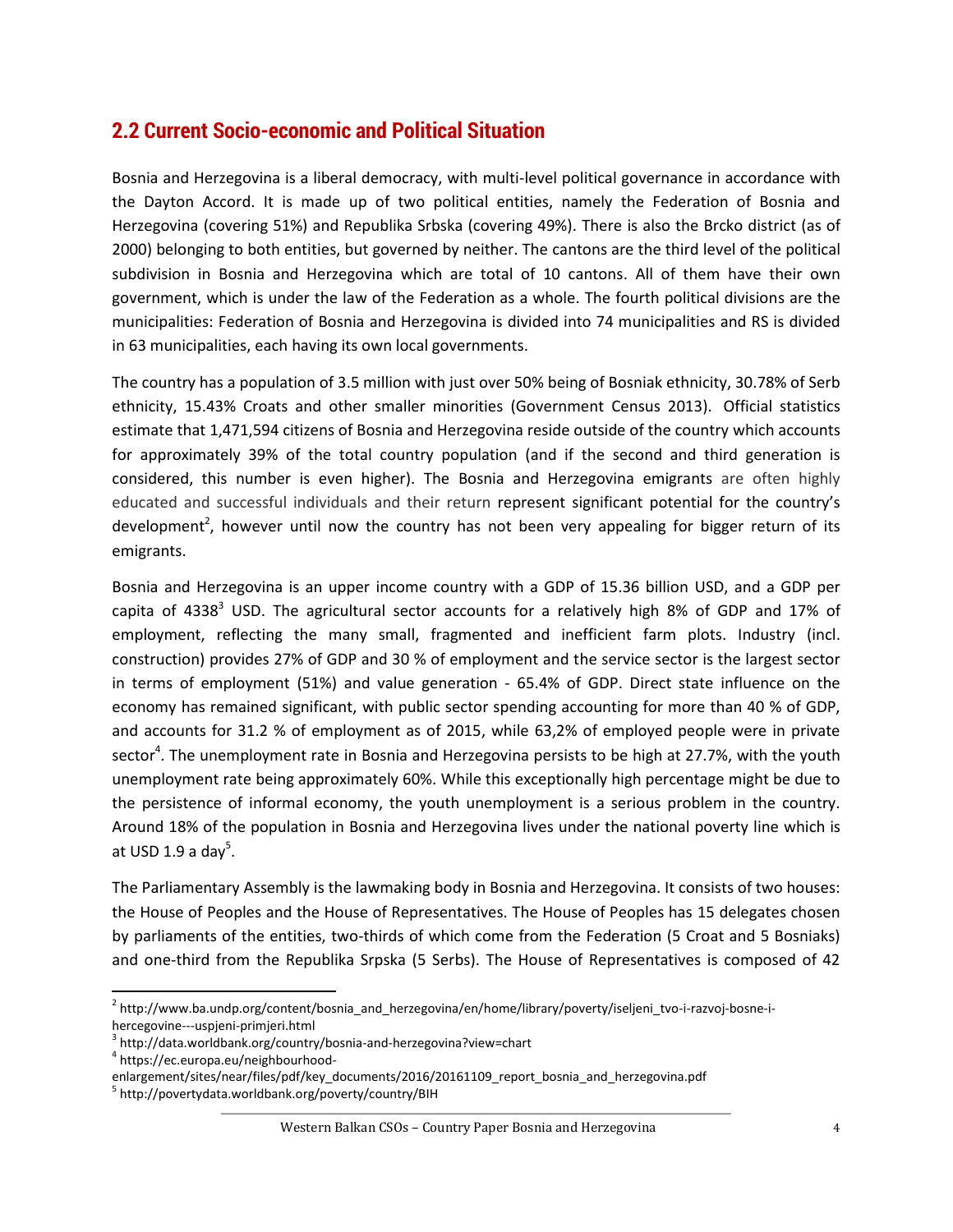members elected by the people under a form of proportional representation; two-thirds elected from the federation and one-third elected from the Republika Srpska. The Chair of the Presidency of Bosnia and Herzegovina rotates among three members (Bosniak, Serb, Croat), each elected as the chair for an eight-month term within their four-year term as a member. The three members of the Presidency are elected directly by the people with Federation voters voting for the Bosniak and the Croat, and the Republika Srpska voters for the Serb.

Bosnian constitution protects minorities; however minority protection and non-discrimination remains a huge challenge for the country. The ethnicities which happen to be minority in a political entity still face discrimination. Especially evident is the widespread intimidation Bosniaks face who are returning to Republica Srpska and to majority Croat cantons of the federation even more so since hundreds of suspected participants in the Srebrenica and other massacres remain in the ranks of the RS police force<sup>6</sup>. Another issue of discrimination, frequently raised by the EU is the restriction set with the constitution and electoral law which does not allow members of ethnicity other than of the "Constituent Peoples' (ethnic Serbs, Croats and Bosniaks) to be eligible to stand for election to either the three-member presidency or the House of Peoples of the Parliamentary Assembly. The public administration in Bosnia and Herzegovina suffers from widespread bribery, nepotism, conflict of interest and favoritism. While Bosnia and Herzegovina has a comprehensive legal anti-corruption framework, enforcement is poor<sup>7</sup>.

## <span id="page-5-0"></span>**3. Bosnia and Herzegovina and the EU**

Bosnia has the status of potential candidate for EU membership, although from all the countries of the Western Balkans aspiring to join EU it seems to be the most far away in fulfilling the EU's accession criteria due to the slow pace of implementation of reforms.

The country has been part of the Stabilization and Association process EU has launched for the Western Balkan countries promising the prospect of membership once ready. In 2008, the EU Council adopted a European Partnership with Bosnia and Herzegovina to set the priorities for EU assistance to Bosnia and Herzegovina. Later the same year the Stabilization and Association Agreement (SAA) was signed, following long negotiations and adoption of the police reforms required by the EU. The SAA is the first step for applying for membership and is aimed to prepare the state to meet the requirements of the EU integration process; however its implementation was frozen until 2015 due to Bosnia and Herzegovina's inability to comply with the agreed obligations. In the years from 2008-2015 the trade between Bosnia and Herzegovina and the EU was governed by the *Interim* Agreement on Trade and Trade-related issues signed the same day as the SAA, which entered into force on 1 July 2008.

The main obligations that Bosnia was supposed to meet for the SAA to come into force were: conducting of national census, adoption of a law on state aid and creation of single body responsible for the relations with the EU. EU also required the amendment to the Constitution (in line with the *Finci and Sejdic* ruling of the ECHR) to allow members of minorities to be elected to the Presidency of Bosnia and

l

<sup>6</sup> <http://minorityrights.org/country/bosnia-and-hercegovina>

<sup>&</sup>lt;sup>7</sup> <http://www.business-anti-corruption.com/country-profiles/bosnia-herzegovina>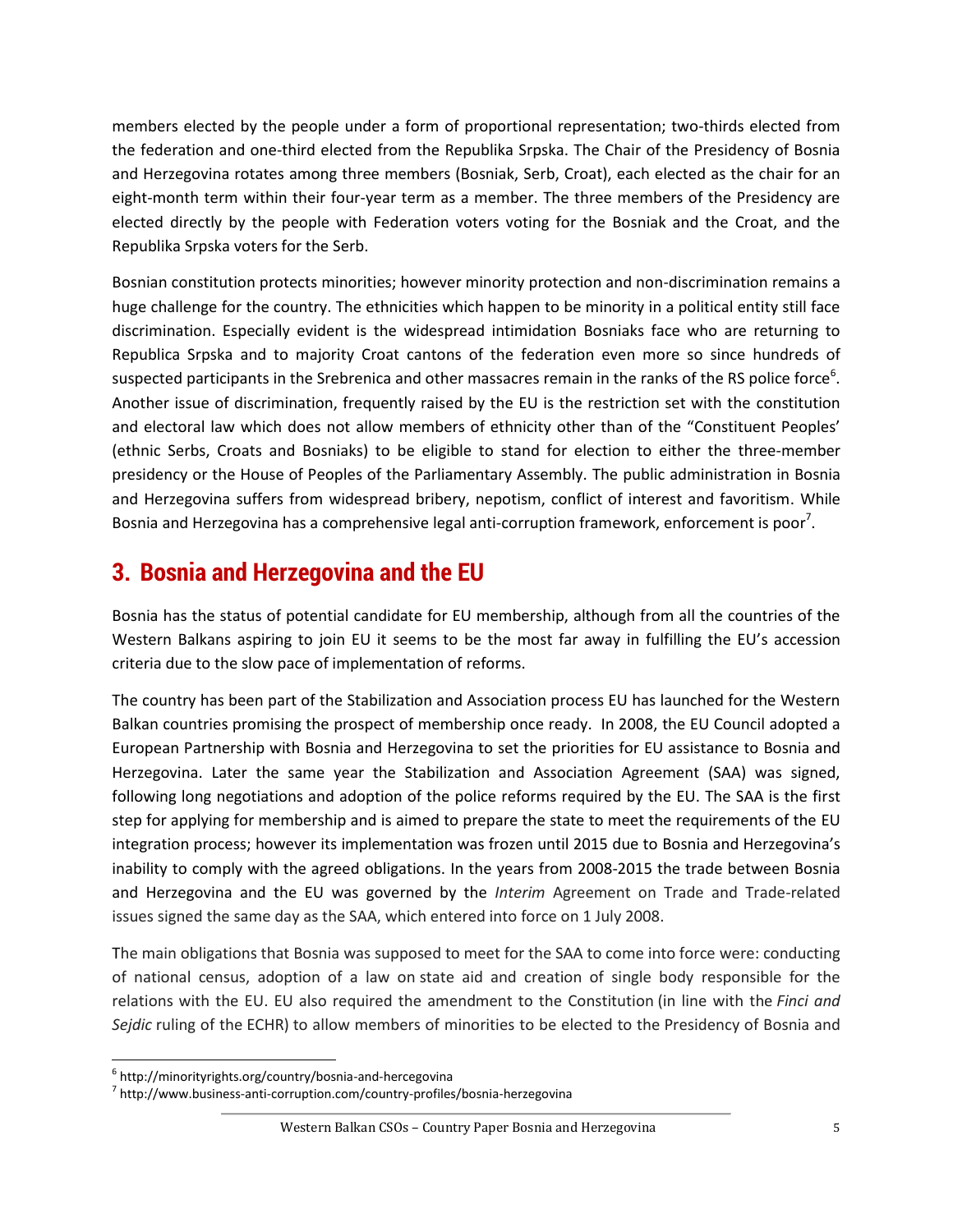Herzegovina and to gain seats in the House of Peoples. The adoption of laws related to these issues was prevented by opposition of the government of the Republika Srpska. To avoid the deadlock situation and accelerate the country's accession process, on the initiative of Croatian and later the foreign ministers of Germany and UK, SAA was agreed to enter into force without the implementation of the constitutional amendments required by *Finci and Sejdic* under the condition that Bosnian authorities approve a declaration committing to the reforms required for EU integration. After the approval of the Council of the EU, the SAA entered into force on 1 June 2015.

This new approach towards Bosnia and Herzegovina in 2014 restructuring the EU conditionality in order to boost the country's progress towards the EU, seems to have given a new momentum in the country's EU accession process. In July 2015, a Reform Agenda was adopted aimed to address the challenging socio-economic situation and enhance the rule of law and public administration reforms, and the European Commission has noted a meaningful progress regarding its implementation<sup>8</sup>. After meeting the targets, in February 2016 Bosnia and Herzegovina finally and officially submitted the application for joining the EU and received the accession questionnaire by the Commission in December 2016.

Since Bosnia and Herzegovina is not a candidate country the EU Commission does not access the alignment with the European *Acquis* and progress made in specific areas of *Acquis Communautaire*. No information can be found on the country's legislation on development policy and humanitarian aid and its alignment with the EU legislation.

## <span id="page-6-0"></span>**4. Development Assistance in Bosnia and Herzegovina**

### <span id="page-6-1"></span>**4.1 Overview of International Assistance to Bosnia and Herzegovina**

After the end of the Bosnian war the international community invested significant assistance for humanitarian relief, reconstruction, resettlement of refugees, reconciliation and peace building. Later, the focus of the assistance shifted to state and institution building, democratization and economic development. From 1996 to 1999, 3.7 billion USD were allocated by 48 countries and 14 international organizations, according to a 2005 IMF report, and in average, Bosnia's annual aid from 1996 to 2002, amounted to 730 million USD to 1,400 USD per person9.

From 2005 onwards there was significant decrease of the Official Development Assistance with a total of 2.65 billion USD distributed in 11 years. The significant decline started from 2007 when ODA dropped to 1.8% of GDP (from the 2.7% from the previous year) and declined steadily in the following years.

<sup>&</sup>lt;sup>8</sup>https://ec.europa.eu/neighbourhood-

enlargement/sites/near/files/pdf/key\_documents/2016/20161109\_report\_bosnia\_and\_herzegovina.pdf 9 <http://www.imf.org/external/pubs/ft/scr/2005/cr05182.pdf>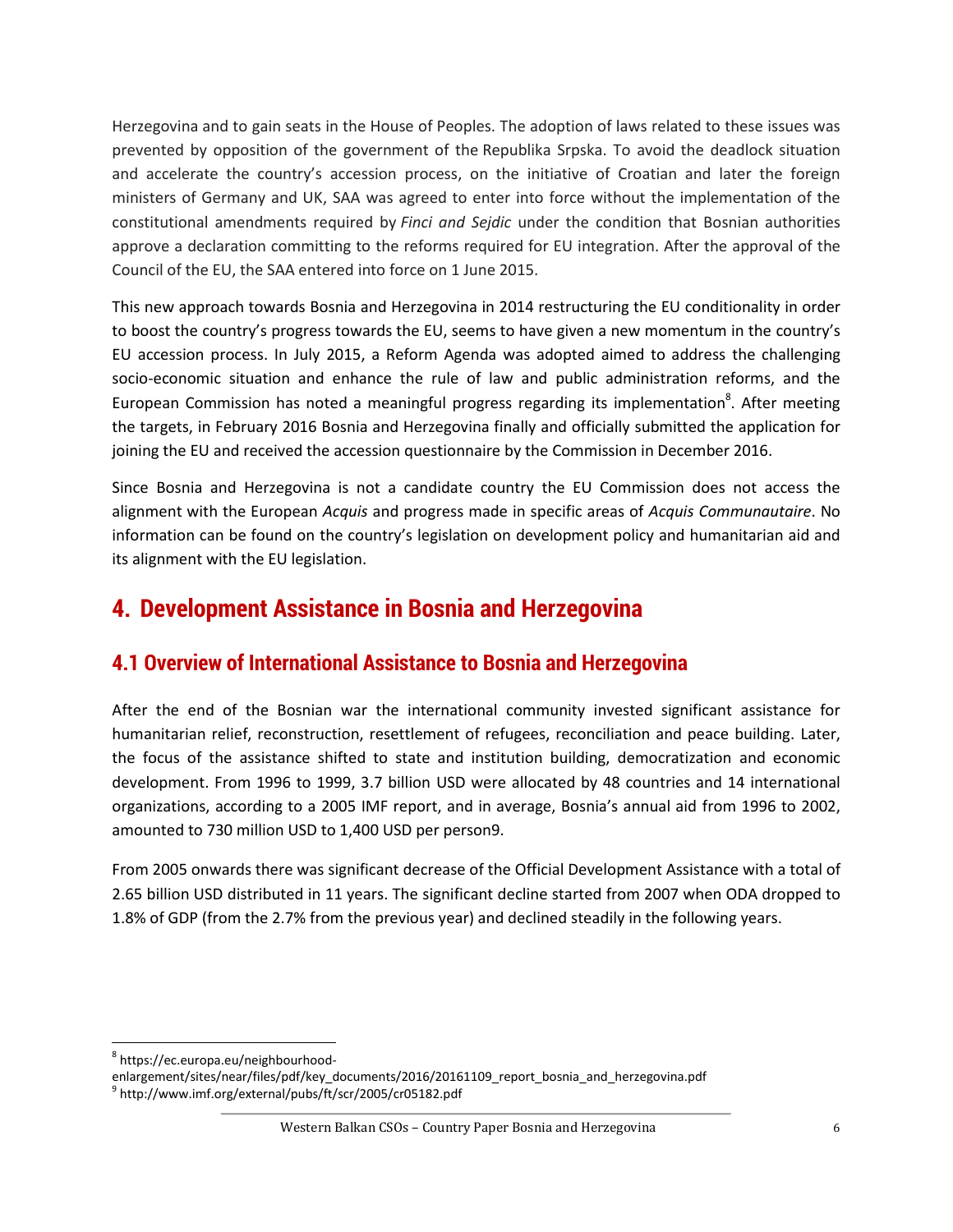#### **Aid (ODA) Disbursements in Bosnia and Herzegovina from 1998-2015 in million USD**

| 20.4%<br>$19,7\%$ $12,1\%$ <sub>9,6</sub> % 4,7%<br>2,6%<br>1,8%<br>1,5%<br>1,3% |      |      |                         |      |      |      |                     |      |      |      |              |      |              |                      |              |                    |                                                  |
|----------------------------------------------------------------------------------|------|------|-------------------------|------|------|------|---------------------|------|------|------|--------------|------|--------------|----------------------|--------------|--------------------|--------------------------------------------------|
|                                                                                  |      |      |                         |      |      |      |                     |      |      |      | 0,9%<br>2012 | 2013 | 0.9%<br>2014 | 2015                 |              |                    |                                                  |
|                                                                                  | 1998 | 1999 | 2000                    | 2001 | 2002 | 2003 | 2004                | 2005 | 2006 | 2007 | 2008         | 2009 | 2010         | $\vert$ 2011 $\vert$ |              | 2012   2013   2014 | 2015                                             |
| ODA as% of GDP                                                                   |      |      | 19,7% 20,4% 12,1%  9,6% |      | 6,2% |      | 4,7% 3,5% 2,6% 2,7% |      |      | 1,8% | 1,5%         | 1,5% | 1,4%         | 1,3%                 | $1,1\%$ 0,9% | 1,0%               | 0,9%                                             |
| ODA in million USD 811,18955,02667,39554,11410,13396,15349,06291,44350,96 282    |      |      |                         |      |      |      |                     |      |      |      |              |      |              |                      |              |                    | 285,2 266,24232,22247,02195,35168,22189,53146,78 |

[Data extracted on 11 June 2017 from OECD.Stat](http://stats.oecd.org/)

The EU has been the single biggest donor to Bosnia and Herzegovina. In the immediate post-war period from 1991-2005 the EU has provided 2.6 billion EUR (approximately 3.1 billion USD) for reconstruction and refugee return, while under the different community programmes the EU has distributed 1.7 billion EUR (around 2.03 billion USD) during the period from 2005-2015. More concretely, 199 million EUR (around 237 million USD) under the Community Assistance for Reconstruction, Development and Stability in the Balkans (CARDS Programme), 610 million EUR (around 727 million USD) allocated from the Instrument for Pre-accession Assistance - IPA for the 2007—2013 period, and 165.8 million EUR (around 197 USD) were in total allocated from the same instrument for the 2014-2017 period.

The US has been the second biggest donor to Bosnia and Herzegovina with more than 1.35 billion USD distributed till 2005. A significant donor during the same period has been the World Bank with over 1.1 billion US Dollars committed for the same period.<sup>10</sup>



#### **Aid Disbursements in Bosnia and Herzegovina by Donor for the period 2005-2015, in millions USD**

[Data extracted on 11 June 2017 from OECD.Stat](http://stats.oecd.org/)

 $^{10}$  http://donormapping.ba/pdf/DMR%202015%20ENG.pdf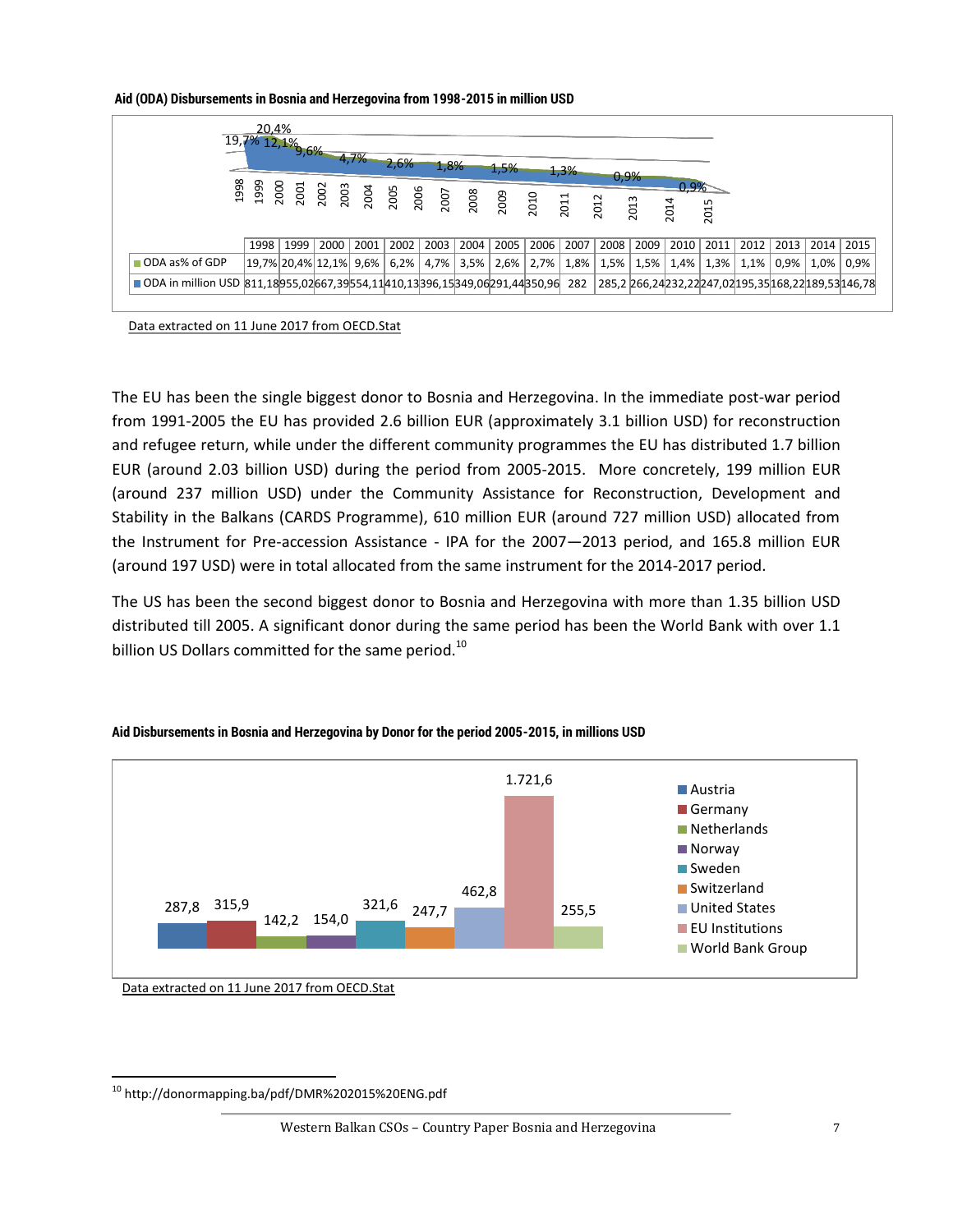After 2005 there was a shift in the priorities for aid distribution from the initial post-war reconstruction and reconciliation purposes to aid aimed for economic development and social infrastructure. Direct bilateral aid for specific area has been the predominant mean of aid distribution, followed by aid for social and economic infrastructure and services.



#### **Aid Distributions to Bosnia and Herzegovina by sector for 2005-2015, in millions USD**

While Bosnia and Herzegovina has been one of the biggest recipients of development assistance in Europe, the volume of remittances transferred by the country's diaspora has been much more significant. From 1998 till 2016, the annual remittances transferred through banking system only amounted between 1.5 to 2 billion USD, and the estimates are that the actual numbers are much higher as the majority of flows go through informal channels12. This is due to the large diaspora the country has as a consequence to the forced migration during the war, making Bosnia and Herzegovina the sixth leading country in terms of receiving remittances as a percentage of GDP.



#### **Remittances received in Bosnia and Herzegovina for the period 1998-2016 in billion USD and as % of GDP**

[Data extracted from Worldbank.org; on August 30th, 2017](https://data.worldbank.org/indicator/BX.TRF.PWKR.CD.DT?locations=BA)

<sup>&</sup>lt;sup>11</sup> "Bilateral ODA commitments by purpose: The sectoral distribution of bilateral ODA commitments refers to the economic sector of destination (i.e. the specific area of the recipient's economic or social structure whose development is, or is intended to be fostered by the aid), rather than to the type of goods or services provided. These are aggregates of individual projects notified under the Creditor Reporting System, supplemented by reporting on the sectoral distribution of technical co-operation, and on actual disbursements of food and emergency aid."

<sup>12</sup> http://www.mhrr.gov.ba/iseljenistvo/Istrazivanja/default.aspx?id=1766&langTag=bs-BA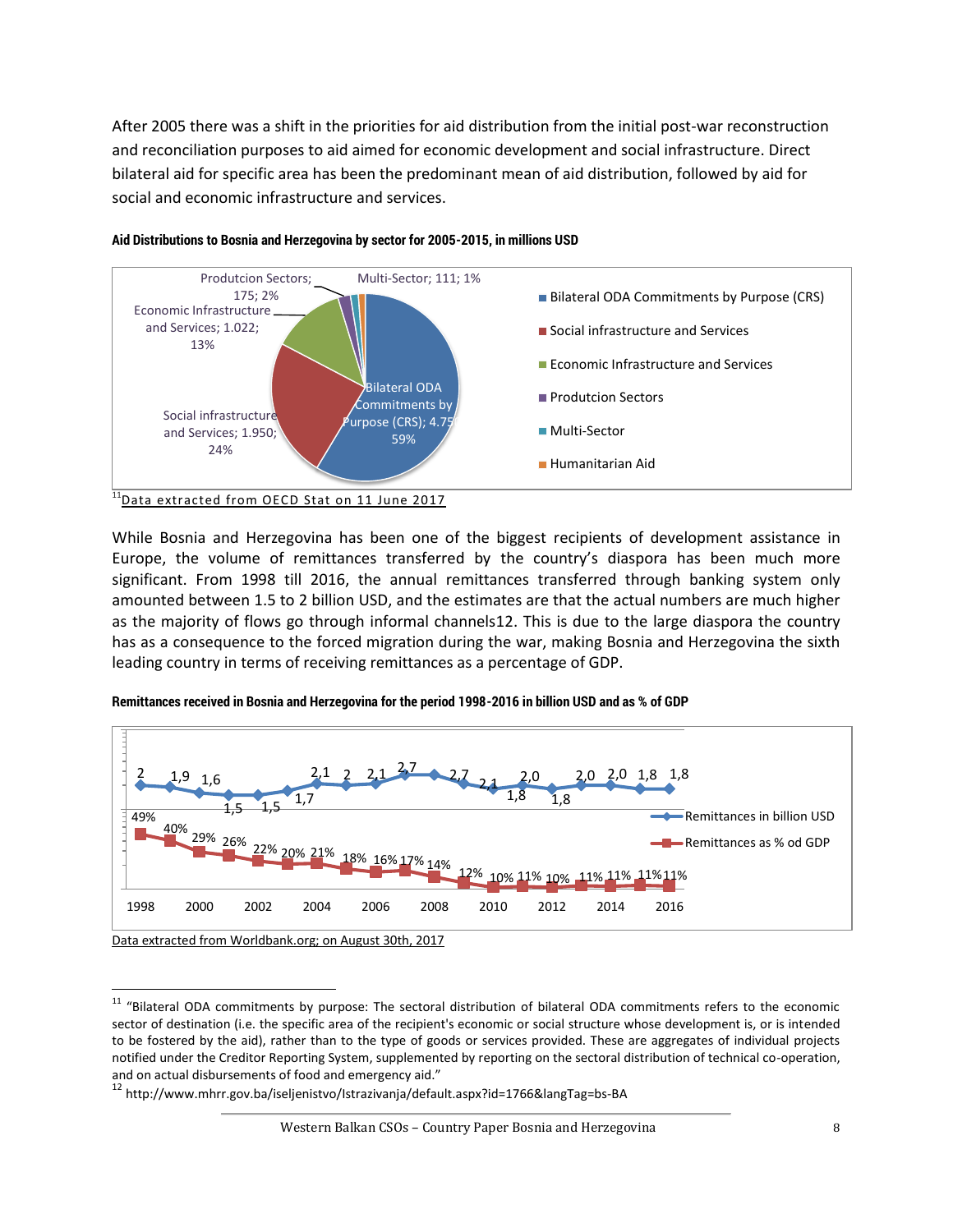Until 2005, the remittances were in average 30% of GDP, and around 15% of GDP for the period from 2005 to 2010. From 2010 onwards the percentage of remittances decreased and account in average about 11% of the country's GDP, which is still a very significant amount of 1.8 billion USD.

Evidently, the annual volume of remittances is significantly higher than the official development assistance and then the foreign direct investments in the country, making the diaspora an important player for the country's development policies; however much of its potential is still untapped<sup>13</sup>.

### <span id="page-9-0"></span>**4.2 Institutional Arrangements for Aid Coordination**

The Sector for Coordination of International Economic Aid (SCIEA) within the Bosnia and Herzegovina's Ministry of Finance and Treasury is the responsible institution for coordination of international economic aid to Bosnia and Herzegovina, except for the EU aid. The Sector was established in 2008 with the aim to contribute for greater effectiveness of the international aid in Bosnia and Herzegovina. Its main activities is to provide greater synchronization of the donor activities, improve information exchange, stronger partnership between donors and the Bosnia and Herzegovina Government, and better alignment with the national development priorities.

In 2009 the responsibility for the Donor Coordination Forum (DCF) Secretariat previously hosted by the UNDP and the Office of the UN Resident Coordinator was transferred to the Sector. The Donor Coordination Forum was formed in 2005 by 17 major donors as a semi-formal platform for information exchange among donors, but soon, the scope of the Forum was expanded and several discussions have focused on how the coordination of donor activities can be further improved. Meetings of the DCF were often complemented by expert presentations from the government and international organizations active in the country, thus providing an opportunity for coordination among donor agencies.

This transfer of responsibilities to the Ministry was initiated to ensure better oversight of donor activities and to further reinforce the government's ownership over its own development. Since then, the SCIEA is responsible for organizing the Forum's quarterly meetings, for providing technical support to the Forum's members and for the Donor Mapping Exercise.

The Donor Mapping previously managed by the UNDP exercise consists of two publicly available components: a) online database for the activities of 20 major donors active in Bosnia and Herzegovina and b) an analytical report, reviewing the contribution of these activities to sectoral reforms. Using these instruments the Ministry is able to better systematize information on official development assistance to the country and to use this information for strategic and resource planning. The annual Donor Mapping Report provides comprehensive information and analysis of the Official Development Assistance which the donors channel in the priority sectors in the country and include insight to the future planned activities. It also helps the country to meet the obligations undertaken with the Paris Declaration on Aid Effectiveness which Bosnia and Herzegovina has endorsed in 2010. The latest available Donor Mapping Report is for 2015<sup>14</sup>.

<sup>13</sup> http://www.ba.undp.org/content/bosnia\_and\_herzegovina/en/home/operations/projects/poverty\_reduction/migrationand-development1.html

<sup>&</sup>lt;sup>14</sup> http://donormapping.ba/index.php#, Accessed on 26.07.2017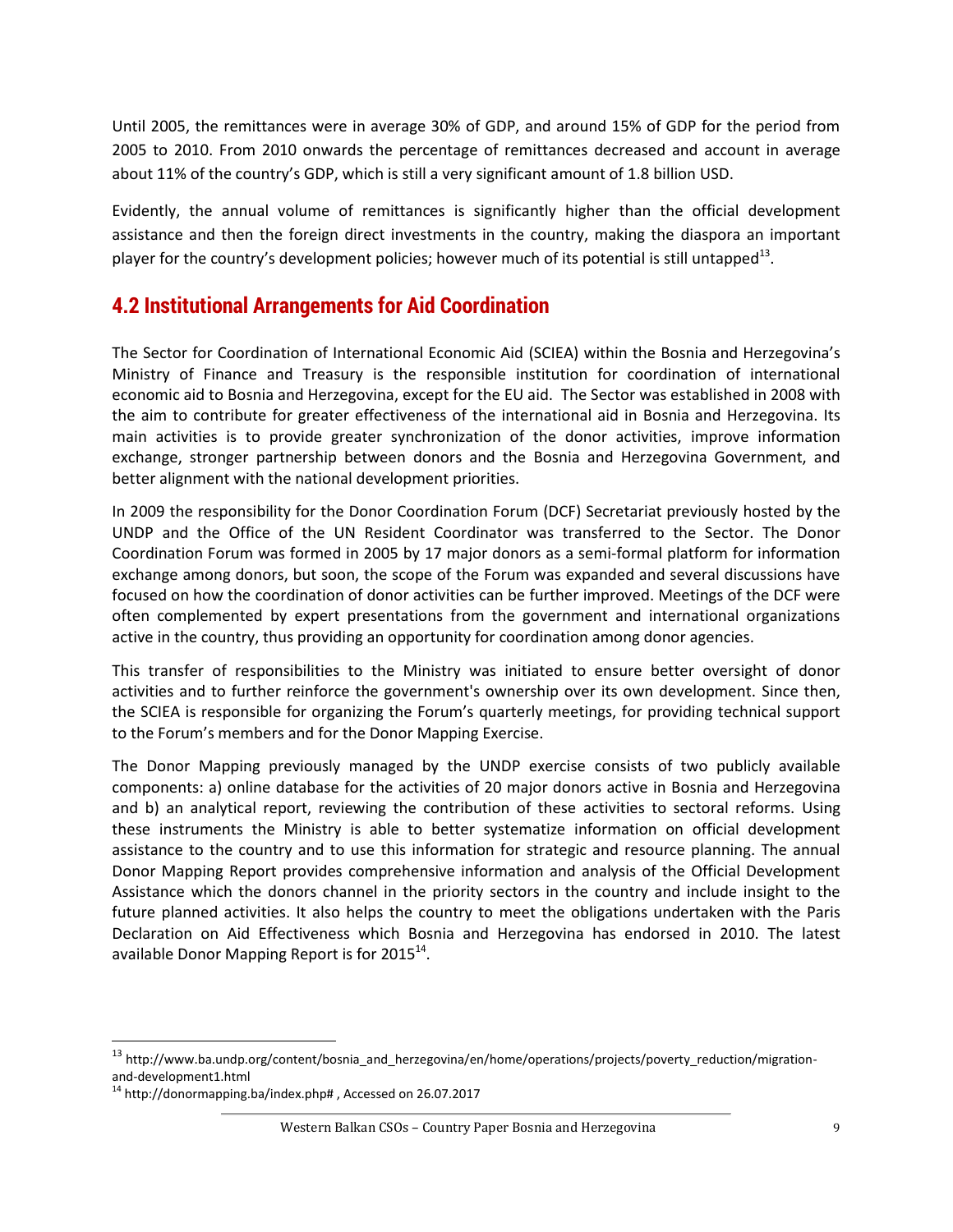In addition, the Ministry of Finance and Treasury in cooperation with members of the Donor Coordination Forum and competent ministries conducts annual surveys about the adherence to the principles of Paris Declaration on Aid Effectiveness and prepares annual reports.

#### <span id="page-10-0"></span>**4.3 Bosnia and Herzegovina as a Donor of Development and Humanitarian Assistance**

With accession of Bosnia and Herzegovina in the EU, the country will go from being a recipient of Official Development Assistance to becoming a donor country. For this, the Government will need to prepare and establish necessary institutional and legal frameworks for the provision of development and humanitarian aid and align with the Chapter 30 of the European *Acquis Communautaire*. Since Bosnia and Herzegovina is not yet a candidate country, the preparations towards aligning with the EU policy in the aria of humanitarian aid and development policy are likely to start after the country receives official status of a candidate country and prepares National Program for Adoption of the *Acquis*. Currently, EU does not make assessments of the country's legislative alignment in the area of development policy and humanitarian aid and there is lack of information about any actions being undertaken in this area.

## <span id="page-10-1"></span>**5. Civil society in Bosnia and Herzegovina**

### <span id="page-10-2"></span>**5.1 Overview of the Civil Society**

Bosnia and Herzegovina does not have an official number of CSOs (until 2016) at all levels and the numbers provided include CSOs registered multiple times on multiple levels and registered CSOs regardless of whether they are still operational. A study published in 2016, found that there are 22,601 civil society organizations (CSOs) in Bosnia and Herzegovina, however 56.4% of all registered CSOs are not active  $^{15}$ . The majority of the registered CSOs work in the area of sports and recreation – 28.81%, promotion of social and economic rights  $-$  21.55%, and professional associations make up for 9.21%<sup>16</sup>. The most common legal forms for CSOs are associations and foundations, and the majority of CSOs are local level grass roots organizations. The largest numbers of CSOs are registered in Sarajevo, Banja Luka and Mostar<sup>17</sup>.

### <span id="page-10-3"></span>**Enabling Environment for Civil Society**

*The enabling environment for civil society is broadly defined as the conditions within which civil society works. Specifically, enabling environment is viewed as the varied array of conditions – economic, political, social, cultural, legal, and otherwise – that affect the capacity of citizens, whether individually or collectively, to voluntarily participate in civil society. The analysis of enabling environment for civil society development is based on the 2016 Monitoring Matrix Report on the Enabling Environment for Civil society Development in Kosovo, of the Kosovar Civil Society Development Foundation.* 

 $\overline{\phantom{a}}$ 

<sup>&</sup>lt;sup>15</sup> Žeravčić, Mapping study of CSOs, 2016.

<sup>16</sup> [https://www.usaid.gov/sites/default/files/documents/1861/Europe\\_Eurasia\\_CSOSIReport\\_2015\\_Update8-29-16.pdf](https://www.usaid.gov/sites/default/files/documents/1861/Europe_Eurasia_CSOSIReport_2015_Update8-29-16.pdf) Accessed on 26.07.2017

 $17$  Ibid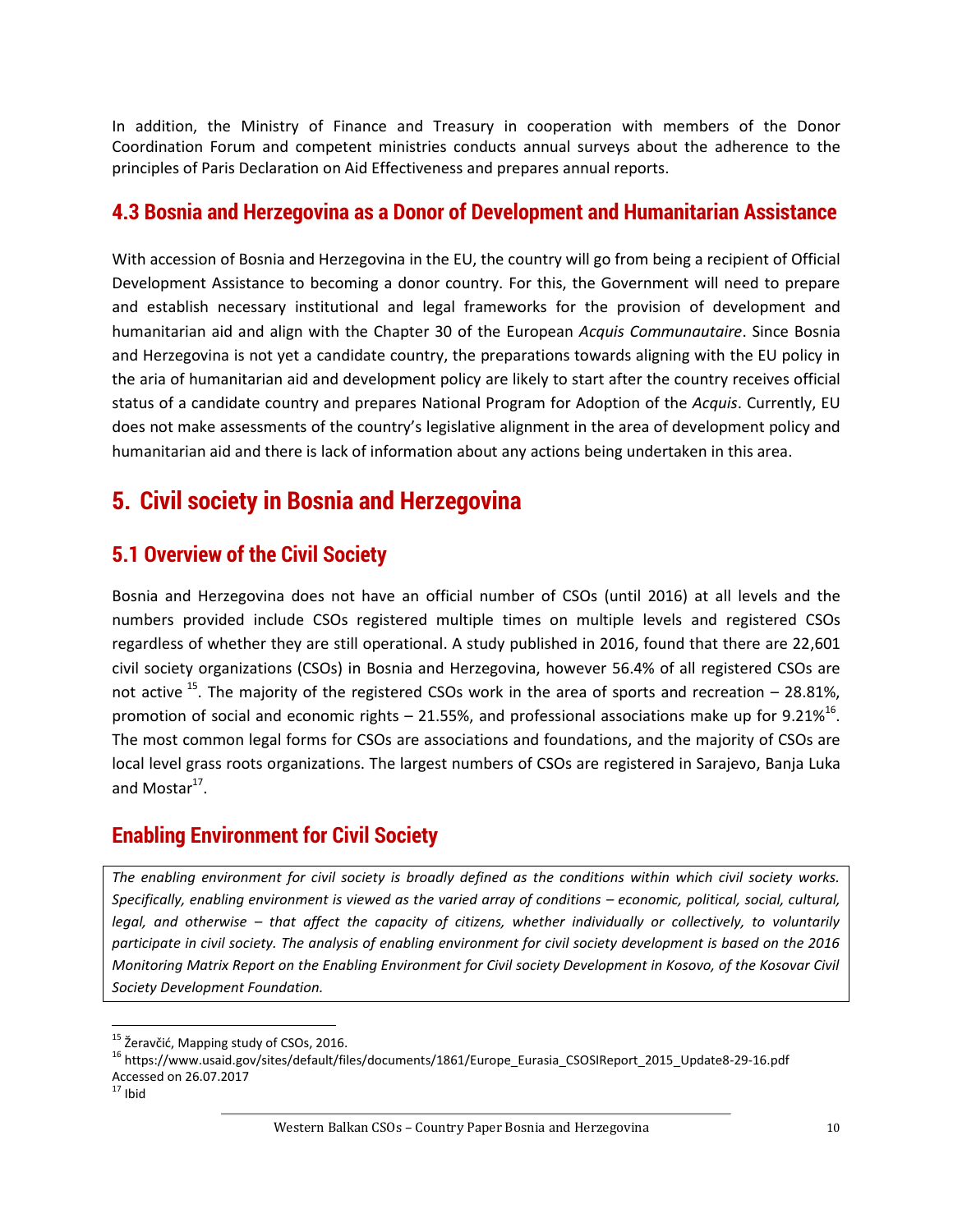### <span id="page-11-0"></span>**Legal Environment**

The environment for civil society development in Bosnia and Herzegovina is partially enabling, with the legislation satisfying certain standards, while the practice still posing obstacles to CSOs operations<sup>18</sup>. CSOs are governed by the Law on Associations and Foundations in Bosnia and Herzegovina, amended in 2016 with anti-money laundering and counter-terrorist financing measures in line with Council of Europe recommendations. CSOs can register at the state, entity, and cantonal levels, with relatively simple registration process. However, the registration at many different levels is not interconnected, making it difficult to determine the total number of organizations that operate throughout the country. The legislation does not interfere with CSOs' internal affairs and the pursuit of their missions. A cooperation Agreement between the Bosnia and Herzegovina Council of Ministers and the Non-Governmental Sector in Bosnia and Herzegovina was signed in 2007 aiming to promote a more enabling environment for civil society and to establish a mechanism for cooperation between the government and the civil society, although it did not bring the intended results. In 2011 a revision of the agreement was initiated along with the development of the Strategy and Action Plan for the Creation of Enabling Environment for Civil Society Development; however they both are still at halt.

According to Bosnia and Herzegovina legislation, CSOs can generate income through economic activities and to compete for government contracts and CSOs are exempt from taxes on the income earned through the provision of services, up to 50,000 BAM (about 28,000 USD). Associations and foundations can undertake economic activities not related to the achievement of their goals through separate commercial legal entities, but should not exceed one-third of the organization's total annual budget, or 10,000 BAM (approximately 5,500 USD). Profit generated from unrelated economic activities can only be used to further the organization's stated purpose.

### <span id="page-11-1"></span>**Financial Sustainability**

 $\overline{\phantom{a}}$ 

International donors have been reducing their funding for programs in Bosnia and Herzegovina for several years. According to a December 2014 report,  $19$  some donors have already ended their financing programs, while others are close to ending them or making them a part of the regional strategic support mechanism, the IPA 2014-2020 (For example, the UK's Department for International Development (DFID) has ended its programs, and British aid is now being channeled through the EU) . Given the high managerial criteria of EU funded projects, a relatively small group of CSOs have the capacity to apply for such funding in any case. Public funding, primarily grants from municipal governments, remains the main source of financing for CSOs, covering over half of funding needs, especially for organizations working at the grassroots level. However, a big percentage of the public funding allocated to CSOs is given to sports associations and war veterans' organizations, and the manner in which these funds are

<sup>18</sup> [http://monitoringmatrix.net/wp-content/uploads/2016/11/155-2g-2016-](http://monitoringmatrix.net/wp-content/uploads/2016/11/155-2g-2016-ММ-BiH-SBg-08032017FINAL.pdf)ММ-BiH-SBg-08032017FINAL.pdf, Accessed on 09.06.2017

<sup>&</sup>lt;sup>19</sup> [http://www.balkancsd.net/novo/wp-content/uploads/2015/08/Balkan\\_Civic\\_Practices\\_11\\_Donor\\_Strategies.pdf,](http://www.balkancsd.net/novo/wp-content/uploads/2015/08/Balkan_Civic_Practices_11_Donor_Strategies.pdf) Accessed on 09.06.2017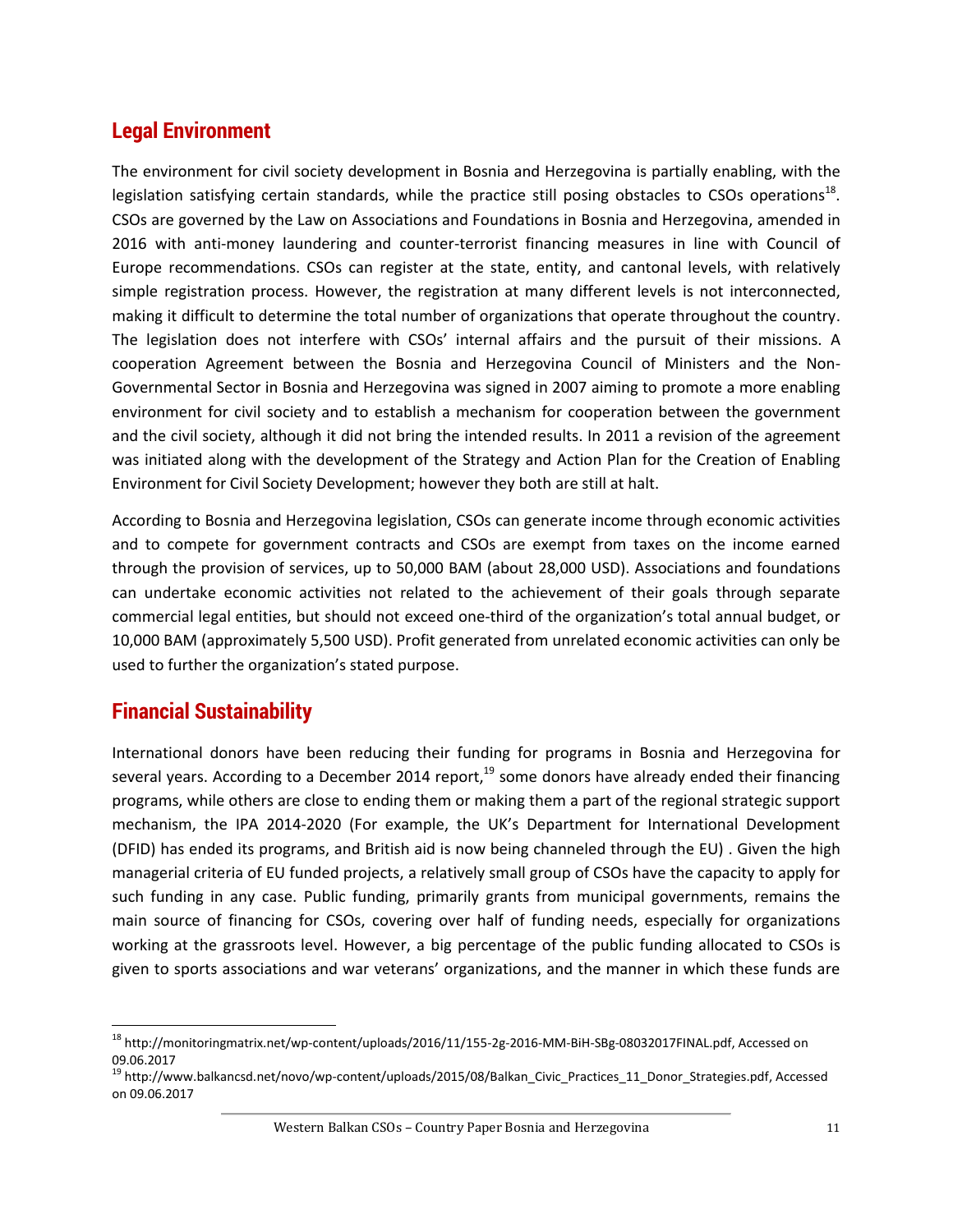distributed is unregulated and not transparent. As noted in the 2016 EU Progress Report, "the distribution of public funds to CSOs is not fully transparent and systematic".<sup>20</sup>

According to the 2015 World Giving there was significant increase in donations in Bosnia and Herzegovina, with 53 percent of respondents donating to charities in 2014, up from 33 percent in 2013, which is probably related to "fundraising efforts following extensive flooding throughout Southern Europe in May 2014."

The legal environment in Bosnia and Herzegovina does not stimulate philanthropy; therefore, such activities remain relatively rare and limited in scope. The EC Report noted that national laws, including the tax laws, do not incentivize private donations to CSOs. Companies are more likely to sponsor visible activities that help them promote their image. As a result, sports activities receive more support than social, cultural, or humanitarian activities. Several CSOs are working to promote a culture of philanthropy.

Some CSOs earn revenue from services and products, or rent from assets, but the amounts earned through such activities are generally symbolic. Some CSOs receive contracts from the authorities and, to a lesser extent, businesses to provide certain services, particularly in the field of social protection. Although CSOs collect membership fees, they are an insignificant source of revenue for most organizations. Only few organizations use new information communication technologies to raise funds.

#### <span id="page-12-0"></span>**Relationship with Government**

There was some progress in establishing institutional mechanisms for cooperation between governments and civil society organizations (CSOs), as well as for public financing of CSOs. However, a strategic framework for cooperation with civil society needs to be developed and full use should be made of the e-consultation web platform. Transparent procedures are needed for allocating public funding to CSOs at all governance levels. An institutional mechanism for consultations, the econsultation web platform, was launched in April 2016 and involved 9 ministries and 14 agencies at state level. Twenty-three institutions at all levels of government designated specific bodies or contact points in charge of dialogue and co-operation with CSOs. Sector-specific consultations with CSOs were occasionally organised through dedicated working groups. However, for the legal framework to be implemented efficiently government representatives and CSOs need an expanded role and there needs to be greater political commitment to the process. A strategic framework for cooperation with civil society has yet to be established at all levels of government<sup>21</sup>.

<sup>&</sup>lt;sup>20</sup> [https://ec.europa.eu/neighbourhood-](https://ec.europa.eu/neighbourhood-enlargement/sites/near/files/pdf/key_documents/2016/20161109_report_bosnia_and_herzegovina.pdf)

[enlargement/sites/near/files/pdf/key\\_documents/2016/20161109\\_report\\_bosnia\\_and\\_herzegovina.pdf,](https://ec.europa.eu/neighbourhood-enlargement/sites/near/files/pdf/key_documents/2016/20161109_report_bosnia_and_herzegovina.pdf) Accessed on 03.06.2017

<sup>&</sup>lt;sup>21</sup> [https://ec.europa.eu/neighbourhood-](https://ec.europa.eu/neighbourhood-enlargement/sites/near/files/pdf/key_documents/2016/20161109_report_bosnia_and_herzegovina.pdf)

[enlargement/sites/near/files/pdf/key\\_documents/2016/20161109\\_report\\_bosnia\\_and\\_herzegovina.pdf,](https://ec.europa.eu/neighbourhood-enlargement/sites/near/files/pdf/key_documents/2016/20161109_report_bosnia_and_herzegovina.pdf) Accessed on 15.07.2017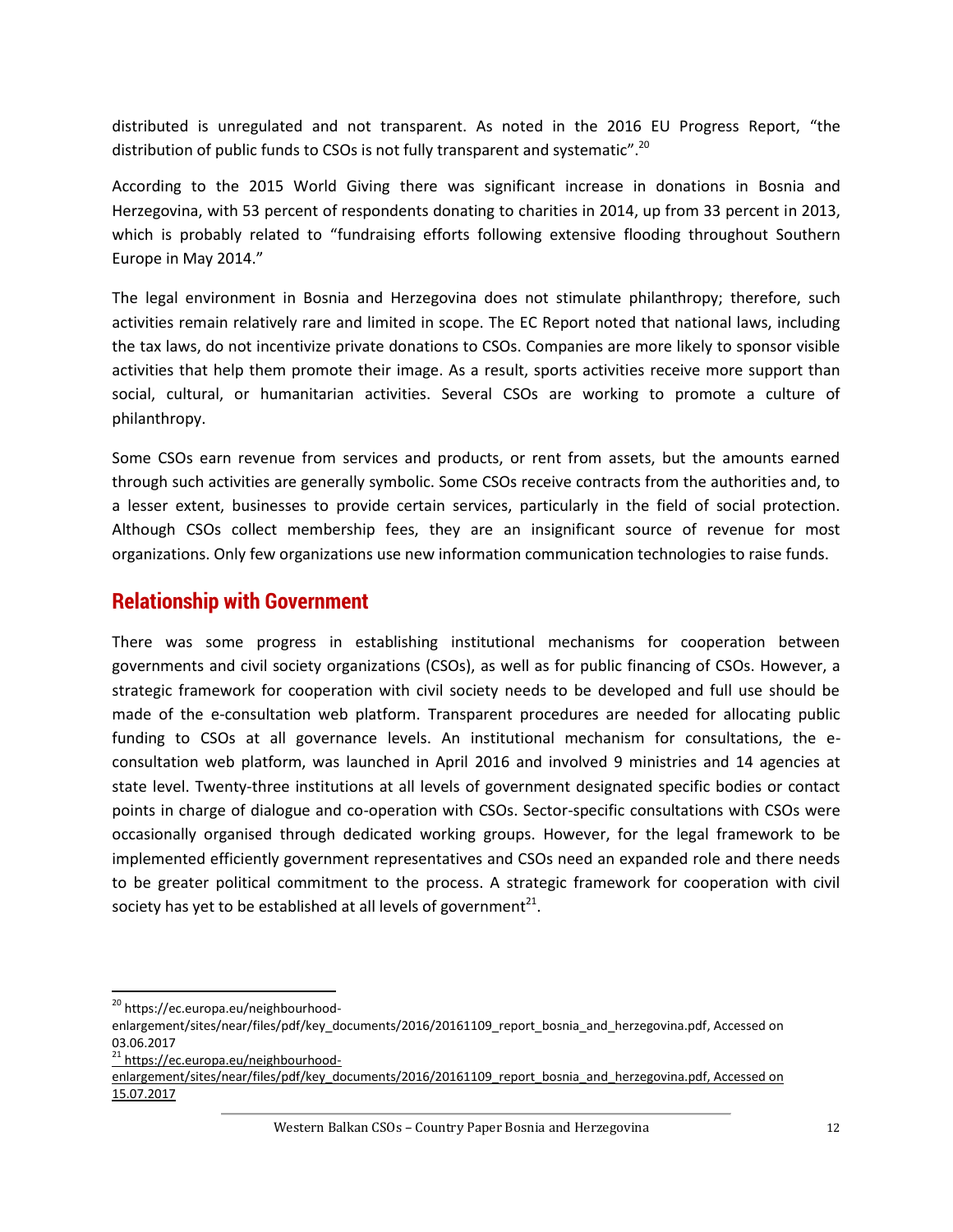## <span id="page-13-0"></span>**6. Conclusion**

In the past 25 years Bosnia and Herzegovina has been a significant recipient of development aid, much of it channeled through civil society organizations. Due to this, the civil society in the country has developed significant capacities and experience in implementation of development projects in various areas. Even more importantly, the civil society has been an important factor in the country's social and political life and driver of change in the country's peace building and democratization processes.

Since Bosnia and Herzegovina will eventually go from aid recipient to aid donor, especially since it aspires to become an EU member, the civil society should be a valuable partner to the government and to donors and driver of the development cooperation agenda. However, in order to do so, it is necessary to further improve the environment in which it operates, its capacities when it comes to development cooperation, and be involved in all cycles of policy making in meaningful and systematic manner.

According to the monitoring reports, the civil society in Bosnia and Herzegovina is operating in relatively enabling environment; there is still much to be done though, in order legal guarantees for freedom of association, freedom of assembly and other related freedoms to be preserved and properly implemented in practice, to have meaningful involvement of the civil society in the policy and decision making processes and the financial viability of the civil society to be stimulated.